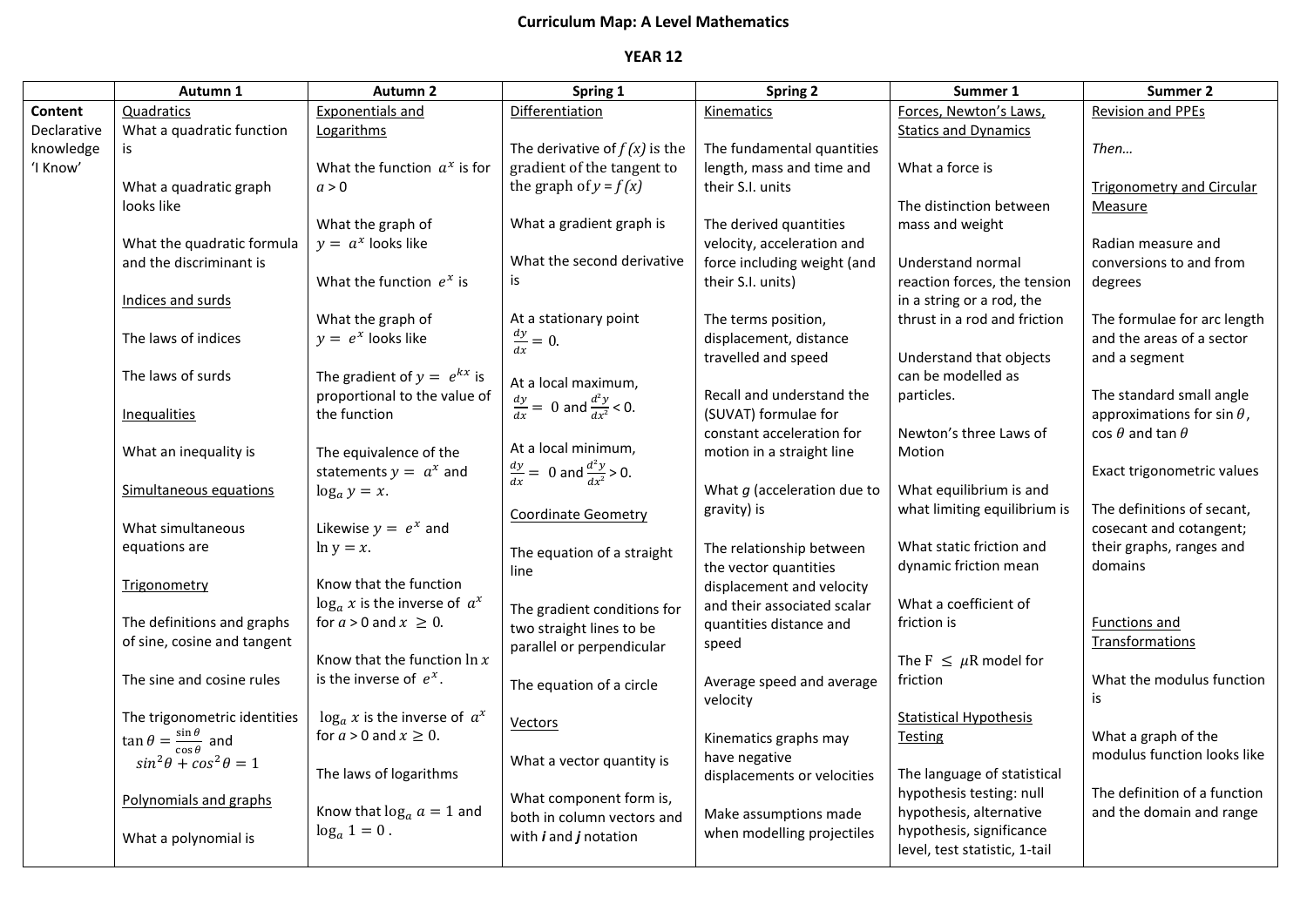|                                          | What polynomial and<br>reciprocal graphs look like | Proof<br>The concept of                                                                  | What magnitude/direction<br>form means                                                                                                                                                                                                                                         | Data Presentation and<br>Interpretation                                                                                                                                                                                                                                                         | test, 2-tail test, critical<br>value, critical region,<br>acceptance region, p-value | What a composite function<br>is                                              |
|------------------------------------------|----------------------------------------------------|------------------------------------------------------------------------------------------|--------------------------------------------------------------------------------------------------------------------------------------------------------------------------------------------------------------------------------------------------------------------------------|-------------------------------------------------------------------------------------------------------------------------------------------------------------------------------------------------------------------------------------------------------------------------------------------------|--------------------------------------------------------------------------------------|------------------------------------------------------------------------------|
|                                          | The effect of various<br>graphical transformations | mathematical proof                                                                       | What a position vector is                                                                                                                                                                                                                                                      | That data can be presented<br>in a number of different                                                                                                                                                                                                                                          | That the significance level is                                                       | When functions have<br>inverses                                              |
|                                          | The factor theorem                                 | The terms:<br>Proof by exhaustion<br>Proof by deduction<br>Disproof by<br>counterexample | What the resultant is<br>What parallel means<br>What collinear means                                                                                                                                                                                                           | ways such as histograms<br>(single variable data) and<br>scatter diagrams (bivariate<br>data)                                                                                                                                                                                                   | the probability of<br>incorrectly rejecting the<br>null hypothesis                   | The relationship between<br>functions and their inverses<br>and their graphs |
|                                          |                                                    | <b>Binomial Expansion</b>                                                                | <b>Statistical sampling</b>                                                                                                                                                                                                                                                    | The definition of a<br>probability distribution                                                                                                                                                                                                                                                 |                                                                                      |                                                                              |
|                                          |                                                    | What a binomial is<br>Pascal's triangle                                                  | What a 'population' and a<br>'sample' are                                                                                                                                                                                                                                      | The following measures of<br>central tendency:<br>mean, mode and median                                                                                                                                                                                                                         |                                                                                      |                                                                              |
|                                          |                                                    | The formulae for nCr and n!                                                              | The following sampling<br>techniques:<br>simple random sampling,<br>opportunity sampling,<br>stratified sampling,<br>systematic sampling, quota<br>sampling and cluster<br>sampling.<br>That different samples can<br>lead to different<br>conclusions about the<br>population | The following measures of<br>spread:<br>range, interquartile range,<br>variation and standard<br>deviation<br>The product moment<br>correlation coefficient<br><b>Probability and Probability</b><br>distributions<br>The definitions of mutually<br>exclusive events and<br>independent events |                                                                                      |                                                                              |
|                                          |                                                    |                                                                                          |                                                                                                                                                                                                                                                                                | The conditions for the<br><b>Binomial distribution</b>                                                                                                                                                                                                                                          |                                                                                      |                                                                              |
| <b>Skills</b><br>Procedural<br>Knowledge | Quadratics<br>Sketch quadratic graphs              | <b>Exponentials and</b><br>Logarithms                                                    | Differentiation<br>Use the derivative of $f(x)$                                                                                                                                                                                                                                | Kinematics<br>Convert between                                                                                                                                                                                                                                                                   | Forces, Newton's Laws,<br><b>Statics and Dynamics</b>                                | <b>Revision and PPEs</b><br>Then                                             |
| 'I know<br>how to'                       | Solve quadratic equations<br>Factorise quadratics  | Sketch exponential graphs<br>$y = a^x$ for $a > 0$ and $y =$<br>$e^x$ and simple         | to find the equation of a<br>tangent                                                                                                                                                                                                                                           | commonly used S.I. units<br>Convert from non-standard                                                                                                                                                                                                                                           | Model forces as vectors<br>Draw force diagrams for                                   | <b>Trigonometry and Circular</b><br><b>Measure</b>                           |
|                                          | Use the quadratic formula                          | transformations of these<br>functions                                                    | Differentiate polynomials<br>from first principles                                                                                                                                                                                                                             | units                                                                                                                                                                                                                                                                                           | bodies that are at rest or<br>moving with constant                                   | Use exact trigonometric<br>values.                                           |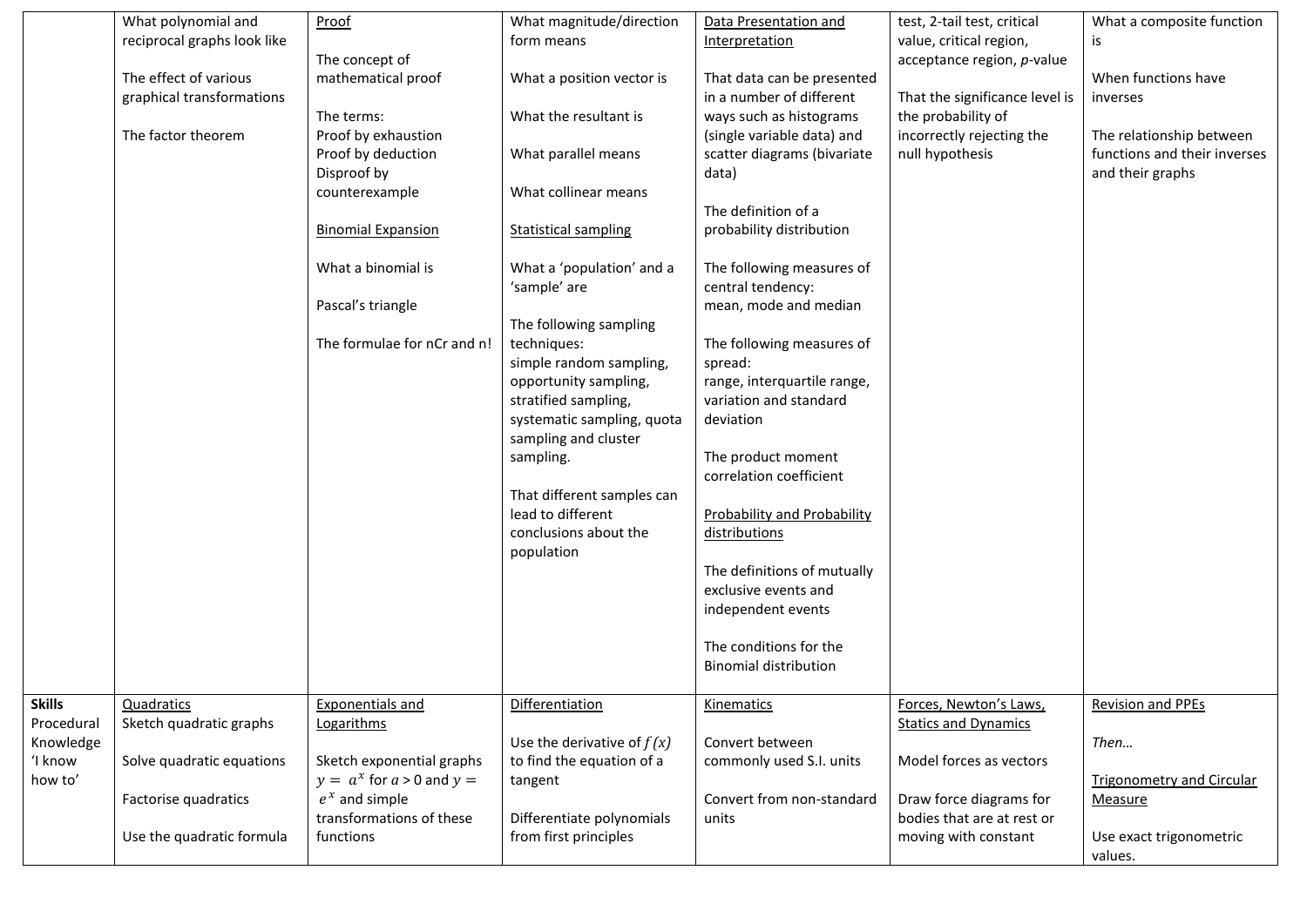| Complete the square          | Use $\log_a x$ as the inverse of   | Find the second derivative    | Use and interpret                                           | velocity or constant          |                             |
|------------------------------|------------------------------------|-------------------------------|-------------------------------------------------------------|-------------------------------|-----------------------------|
| Determine the number of      | $a^x$ is for $a > 0$ and $x \ge 0$ |                               | kinematics graphs,                                          | acceleration                  | Calculate arc lengths and   |
| solutions a quadratic has    |                                    | Sketch gradient graphs        | including the gradient of a                                 |                               | areas of sectors and        |
|                              | Use $\ln x$ as the inverse of      |                               | displacement-time graph                                     | Find the resultant of several | segments                    |
| Indices and surds            | $e^x$                              | Interpret gradients as rates  | and the gradient of, or area                                | forces acting at a point      |                             |
|                              |                                    | of change                     | under, a velocity-time                                      | including by use of a vector  | Use small angle             |
| Use the laws of indices      | Simplify expressions               |                               | graph                                                       | diagram or resolving into     | approximations              |
|                              | involving logarithms               | Differentiate $x^n$ (for      |                                                             | perpendicular components      |                             |
| Manipulate, use and          |                                    | rational values of $n$ ) and  | Use and derive the SUVAT                                    |                               | Sketch graphs of reciprocal |
| simplify surds               | Solve equations of the form        | related constant multiples,   | formulae.                                                   | Use Newton's three Laws of    | trigonometric functions     |
|                              | $a^x = b$ , including $e^x = b$ .  | sums and differences          |                                                             | Motion to find unknown        |                             |
| <b>Inequalities</b>          |                                    |                               | Use calculus in kinematics                                  | values                        | Functions and               |
|                              | Reduce a non-linear                | Apply differentiation to find | for motion in a straight line:                              |                               | Transformations             |
| Solve linear and quadratic   | relation to linear form.           | gradients, tangents and       |                                                             | Work with weight and          |                             |
| inequalities.                |                                    | normal                        |                                                             | motion in a straight line     | Find the modulus of a       |
|                              | Estimate parameters in the         |                               | $v = \frac{dr}{dt}$ $a = \frac{dv}{dt} = \frac{d^2r}{dt^2}$ | under gravity                 | function and sketch its     |
| Represent linear and         | relationships of the form          | Apply differentiation to find |                                                             |                               | graph.                      |
| quadratic inequalities       | $y = ax^n$ and $y = kb^x$ by       | stationary points.            |                                                             | Identify action and reaction  |                             |
| graphically.                 | plotting graphs, drawing           |                               | $r = \int v dt$ $v = \int a dt$                             | forces                        | Solve equations involve the |
|                              | lines of best fit and              | Identify where functions      |                                                             |                               | modulus function            |
| Express solutions of         | calculating and interpreting       | are increasing or             | Sketch either a                                             | <b>Statistical Hypothesis</b> |                             |
| inequalities using set       | gradients and intercepts.          | decreasing.                   | displacement-time or                                        | <b>Testing</b>                | Find the maximum domain     |
| notation.                    |                                    |                               | velocity-time graph for a                                   |                               | and range of a function     |
|                              | Perform simple                     | <b>Coordinate Geometry</b>    | given scenario.                                             | Conduct a statistical         |                             |
| Simultaneous equations       | transformations of                 |                               |                                                             | hypothesis test for the       | Find composite functions.   |
| Solve simultaneous           | $y = e^x$ and $y = \ln x$ .        | Use the equation of a         | Derive the SUVAT formulae,                                  | proportion in the binomial    |                             |
| equations by substitution.   |                                    | straight line, including the  | for instance from a velocity-                               | distribution and interpret    | Find inverse functions and  |
|                              | Identify and describe single       | forms                         | time graph.                                                 | the results in context        | sketch their graphs         |
| Solve simultaneous           | transformations of the             | $y - y_1 = m(x - x_1)$ and    |                                                             |                               |                             |
| equations by elimination.    | functions $a^x$ and $e^x$ .        | $ax + by + c = 0.$            | Data Presentation and                                       | Calculate p-values and        | Describe combinations of    |
|                              |                                    |                               | Interpretation                                              | critical regions              | graph transformations and   |
| Represent and solve          | Use given conditions to            | Use the coordinate            |                                                             |                               | sketch associated graphs    |
| simultaneous equations       | determine the values of            | geometry of the circle        | Interpret diagrams for                                      |                               |                             |
| graphically.                 | unknown constants in               | including using the           | single-variable data,                                       |                               |                             |
|                              | $y = Ae^{bx} + C$                  | equation of a circle in the   | including understanding                                     |                               |                             |
| Trigonometry                 | or in $P = Ak^t + C$ .             | form                          | that area in a histogram                                    |                               |                             |
|                              |                                    | $(x-a)^2 + (y-b)^2 = r^2$     | represents frequency.                                       |                               |                             |
| Sketch graphs of sine,       | Translate a situation in           |                               |                                                             |                               |                             |
| cosine and tangent and       | context into a                     | Complete the square to        | Connect to probability                                      |                               |                             |
| related functions            | mathematical model.                | find the centre and radius    | distributions.                                              |                               |                             |
|                              |                                    | of a circle.                  |                                                             |                               |                             |
| Use the sine and cosine      |                                    |                               | Interpret scatter diagrams                                  |                               |                             |
| rules to find missing angles |                                    | <b>Vectors</b>                | and regression lines for                                    |                               |                             |
| and sides                    |                                    |                               | bivariate data, including                                   |                               |                             |
|                              |                                    |                               |                                                             |                               |                             |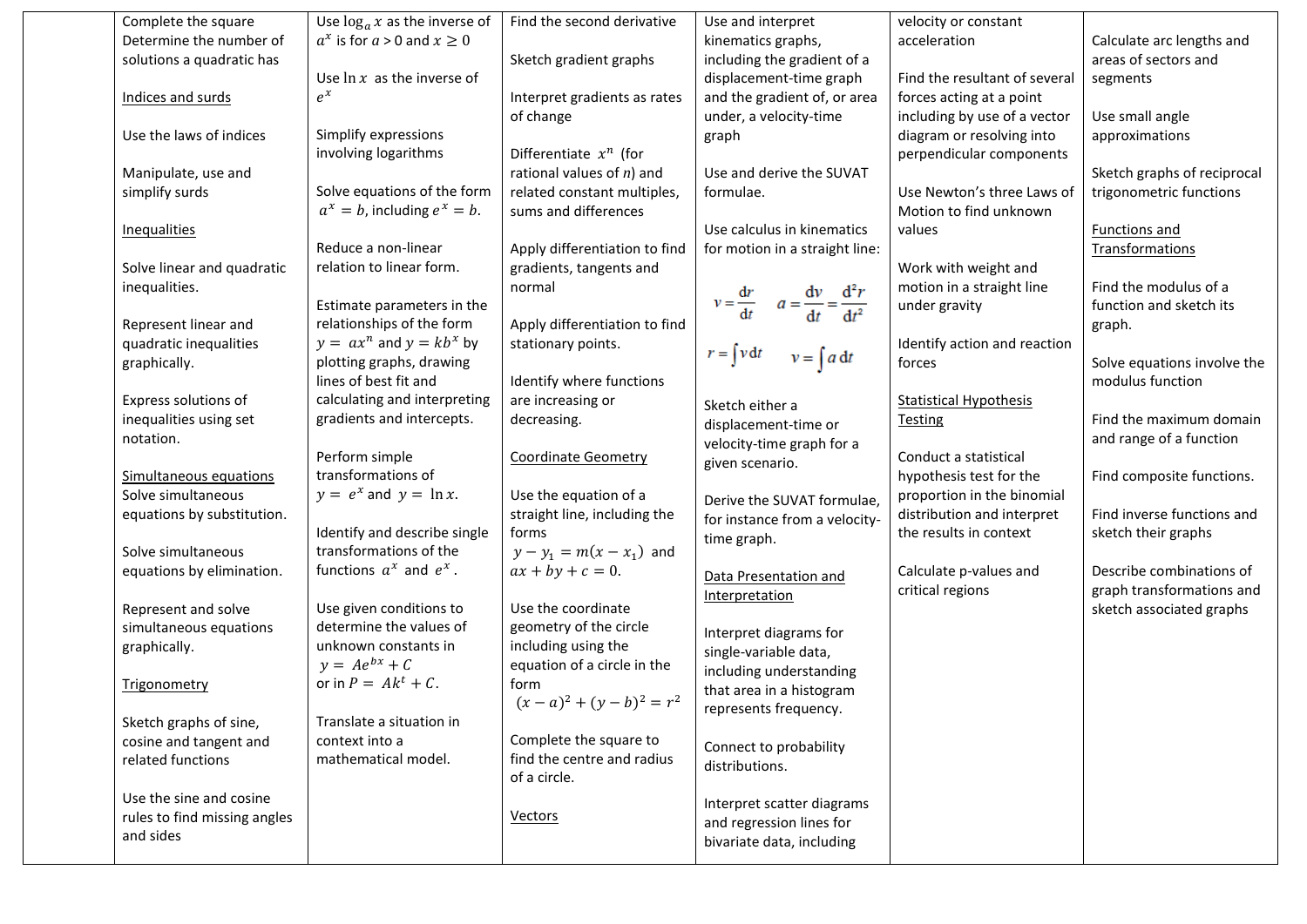|                   | Solve trigonometric                                | Proof                        | For 2 D vectors, convert      | recognition of scatter             |                             |                                  |
|-------------------|----------------------------------------------------|------------------------------|-------------------------------|------------------------------------|-----------------------------|----------------------------------|
|                   | equations in a given                               |                              | between component form        | diagrams                           |                             |                                  |
|                   | interval                                           | Use and interpret logical    | and magnitude/direction       |                                    |                             |                                  |
|                   |                                                    | symbols and implication      | form                          | Interpret correlation and          |                             |                                  |
|                   | Find the area of a triangle                        | symbols.                     |                               | understand that correlation        |                             |                                  |
|                   |                                                    |                              | Add vectors                   | does not imply causation           |                             |                                  |
|                   | Polynomials and graphs                             | Use the structure of         | diagrammatically              |                                    |                             |                                  |
|                   |                                                    | mathematical proof,          |                               | Calculate and interpret            |                             |                                  |
|                   | Manipulate polynomials                             | proceeding from given        | Perform algebraically the     | measures of central                |                             |                                  |
|                   | algebraically                                      | assumptions through a        | addition of vectors and       | tendency and variation,            |                             |                                  |
|                   |                                                    | series of logical steps to a | multiplication by a scalar    | both from raw data and             |                             |                                  |
|                   | Use the factor theorem to                          | conclusion.                  |                               | from summary statistics            |                             |                                  |
|                   | factorise and divide                               |                              | Calculate the distance        |                                    |                             |                                  |
|                   | polynomials                                        | Use different methods of     | between two points            | Recognise and interpret            |                             |                                  |
|                   |                                                    | proof including:             | defined by position vectors   | possible outliers in data          |                             |                                  |
|                   | Sketch curves defined by                           | Proof by                     |                               | sets and statistical diagrams      |                             |                                  |
|                   | polynomials                                        | exhaustion                   | Identify parallel vectors     |                                    |                             |                                  |
|                   |                                                    | Proof by deduction           |                               | Select or critique data            |                             |                                  |
|                   | Describe graph                                     | Disproof by                  | Demonstrate collinearity      | presentation techniques in         |                             |                                  |
|                   | transformations and sketch                         | counterexample               |                               | the context of a statistical       |                             |                                  |
|                   | associated graphs                                  |                              | <b>Statistical Sampling</b>   | problem                            |                             |                                  |
|                   |                                                    | <b>Binomial Expansion</b>    |                               |                                    |                             |                                  |
|                   | Sketch graphs of the form                          |                              | Use samples to make           | <b>Probability and Probability</b> |                             |                                  |
|                   | $y = \frac{a}{x}$ and $y = \frac{a}{x^2}$ and find | Use the Binomial formula     | informal inferences about     | distributions                      |                             |                                  |
|                   | their asymptotes                                   | to expand binomials of the   | the population                |                                    |                             |                                  |
|                   |                                                    | form                         |                               | Use mutually exclusive and         |                             |                                  |
|                   |                                                    | $(a + b)^n$ and $(1 + x)^n$  | Use a variety of different    | independent events when            |                             |                                  |
|                   |                                                    |                              | sampling techniques           | calculating probabilities          |                             |                                  |
|                   |                                                    | Use Pascal's triangle, the   |                               |                                    |                             |                                  |
|                   |                                                    | formula for nCr and the      | Select or critique sampling   | Calculate probabilities using      |                             |                                  |
|                   |                                                    | choose function on the       | techniques in the context of  | the binomial distribution          |                             |                                  |
|                   |                                                    | calculator to find Binomial  | solving a statistical problem |                                    |                             |                                  |
|                   |                                                    | coefficients                 |                               |                                    |                             |                                  |
|                   |                                                    |                              |                               |                                    |                             |                                  |
| <b>Strategies</b> | Quadratics                                         | <b>Exponentials and</b>      | Differentiation               | Kinematics                         | Forces, Newton's Laws,      | AS Revision and AS PPEs          |
| Conditional       | Factorise, apply the                               | Logarithms                   |                               |                                    | <b>Statics and Dynamics</b> |                                  |
| Knowledge         | quadratic formula or                               |                              | Apply the limiting process    | Use SUVAT formulae (for            |                             | Then                             |
| 'I know           | complete the square to                             | Apply an exponential model   | during differentiation by     | constant acceleration)             | Apply Newton's Laws of      |                                  |
| when to'          | solve a quadratic equation                         |                              | first principles              |                                    | Motion as appropriate to    | <b>Trigonometry and Circular</b> |
|                   |                                                    | Form and use exponential     |                               | Use calculus in kinematics         | solve problems, for         | Measure                          |
|                   | Put a quadratic in                                 | equations to make            | Use the laws of indices to    | (for variable acceleration)        | instance involving          |                                  |
|                   | factorised form or                                 | predictions                  | assist differentiation        |                                    | connected particles         | When to evaluate a result        |
|                   | completed square form to                           |                              |                               | Give a final answer to a           |                             | and when to show it with         |
|                   | sketch a quadratic                                 |                              |                               | particular degree of               |                             | relevant steps                   |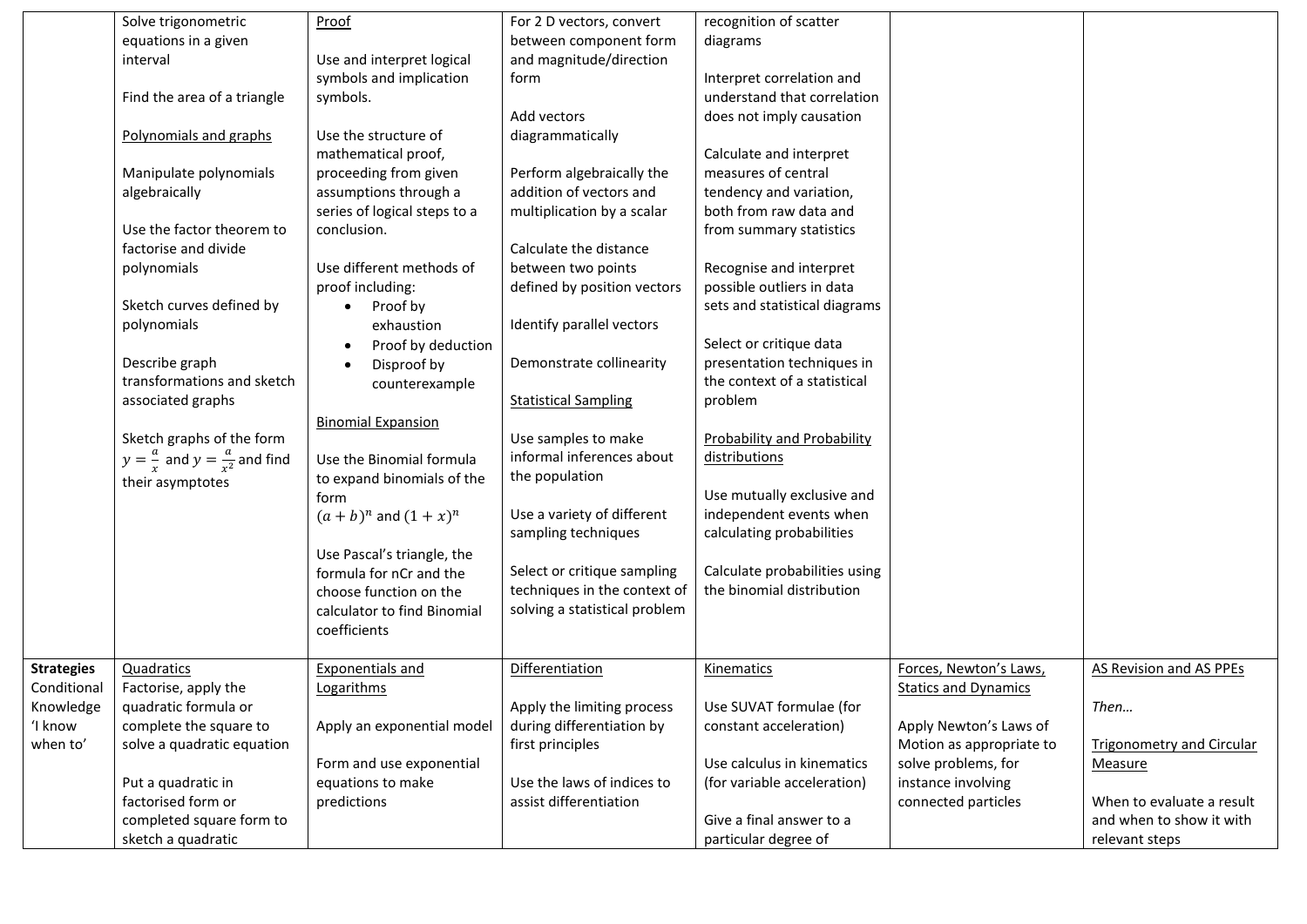|                              | Apply the laws of            | Use the second derivative   | accuracy, dependent on the         | Apply SUVAT formulae in       |                              |
|------------------------------|------------------------------|-----------------------------|------------------------------------|-------------------------------|------------------------------|
| Apply the discriminant       | logarithms to simplify       | to determine the nature of  | information given in the           | contexts involving forces     | Functions and                |
|                              | expressions and solve        | a stationary point          | question                           |                               | Transformations              |
| Apply the techniques for     | equations                    |                             |                                    | Use gravitational             |                              |
| quadratics to disguised      |                              | <b>Coordinate Geometry</b>  | Data Presentation and              | acceleration $g$ to varying   | Apply graph                  |
| quadratics and related       | Use logarithmic graphs to    |                             | Interpretation                     | degrees of accuracy           | transformations              |
| functions                    | estimate parameters          | Use straight line models in |                                    |                               |                              |
|                              |                              | a variety of contexts       | Use scatter diagrams to            | Assume during motion          | Apply functions to different |
| Indices and surds            | Use exponential growth       |                             | assess correlation                 | under gravity that $g$        | contexts                     |
|                              | and decay in modelling       | Use of the following        |                                    | remains constant, that        |                              |
| Apply the laws of indices    |                              | properties:                 | Use histograms to                  | objects can be treated as     |                              |
|                              | Consider limitations and     |                             | represent single variable          | particles and that            |                              |
| Leave answers in surd form   | refinements in exponential   | the angle in a              | data                               | resistance forces are         |                              |
|                              | models                       | semicircle is a right       |                                    | negligible                    |                              |
| Inequalities                 |                              | angle                       | Choose appropriate                 |                               |                              |
|                              | Manipulate logarithms and    | the perpendicular           | measures of central                | Make modelling                |                              |
| Use graphical and algebraic  | exponentials if required     | from the centre to          | tendency and spread to             | assumptions as appropriate    |                              |
| techniques to solve          | within the solution to a     | a chord bisects the         | analyse data effectively and       |                               |                              |
| inequalities                 | problem                      | chord                       | apply to large data sets           | <b>Statistical Hypothesis</b> |                              |
|                              |                              | the radius of a             |                                    | <b>Testing</b>                |                              |
| Simultaneous equations       | Proof                        | circle at a given           | Use regression lines to            |                               |                              |
|                              |                              | point on its                | estimate values from data          | Use a sample to make an       |                              |
| Solve simultaneous           | Apply different methods of   | circumference is            | and comment on the                 | inference about the           |                              |
| equations using a            | proof including:             | perpendicular to            | reliability of these               | population                    |                              |
| substitution, elimination or | Proof by<br>$\bullet$        | the tangent to the          | estimates                          |                               |                              |
| graphical technique          | exhaustion                   | circle at that point        |                                    | Apply the Binomial model      |                              |
|                              | Proof by deduction           |                             | Clean data, including              | in hypothesis testing         |                              |
| Model problems by forming    | Disproof by                  |                             | dealing with missing data,         |                               |                              |
| and solving simultaneous     | counterexample               | <b>Vectors</b>              | errors and outliers                | Construct a one tailed or     |                              |
| equations                    | and combinations of these    |                             |                                    | two tailed test.              |                              |
|                              | to prove a variety of        | Interpret algebraic         |                                    |                               |                              |
| <b>Trigonometry</b>          | different theorems and       | outcomes geometrically      | <b>Probability and Probability</b> | Find the critical region      |                              |
|                              | identities                   |                             | distributions                      | instead of the p-value and    |                              |
| Use the symmetries of the    |                              | Use vectors to solve        |                                    | vice versa                    |                              |
| graphs of sine, cosine and   | <b>Binomial Expansion</b>    | problems in pure            | Link to discrete and               |                               |                              |
| tangent to find multiple     |                              | mathematics and in          | continuous distributions           | Accept or reject the null     |                              |
| solutions to trigonometric   | Apply the different forms of | mechanics, for instance     |                                    | hypothesis.                   |                              |
| equations                    | the Binomial formula to      | with velocities or forces   | Use simple, discrete               |                               |                              |
|                              | expand Binomials             |                             | probability distributions,         |                               |                              |
| Apply the sine and cosine    |                              | Select appropriate methods  | including the binomial             |                               |                              |
| rules to geometrical         | Use Pascal's triangle, the   | when solving a vector       | distribution, as models.           |                               |                              |
| problems                     | formula for nCr or the       | problem                     |                                    |                               |                              |
|                              | choose function              |                             |                                    |                               |                              |
|                              |                              | Use a vector diagram to     |                                    |                               |                              |
|                              |                              | consider resultants         |                                    |                               |                              |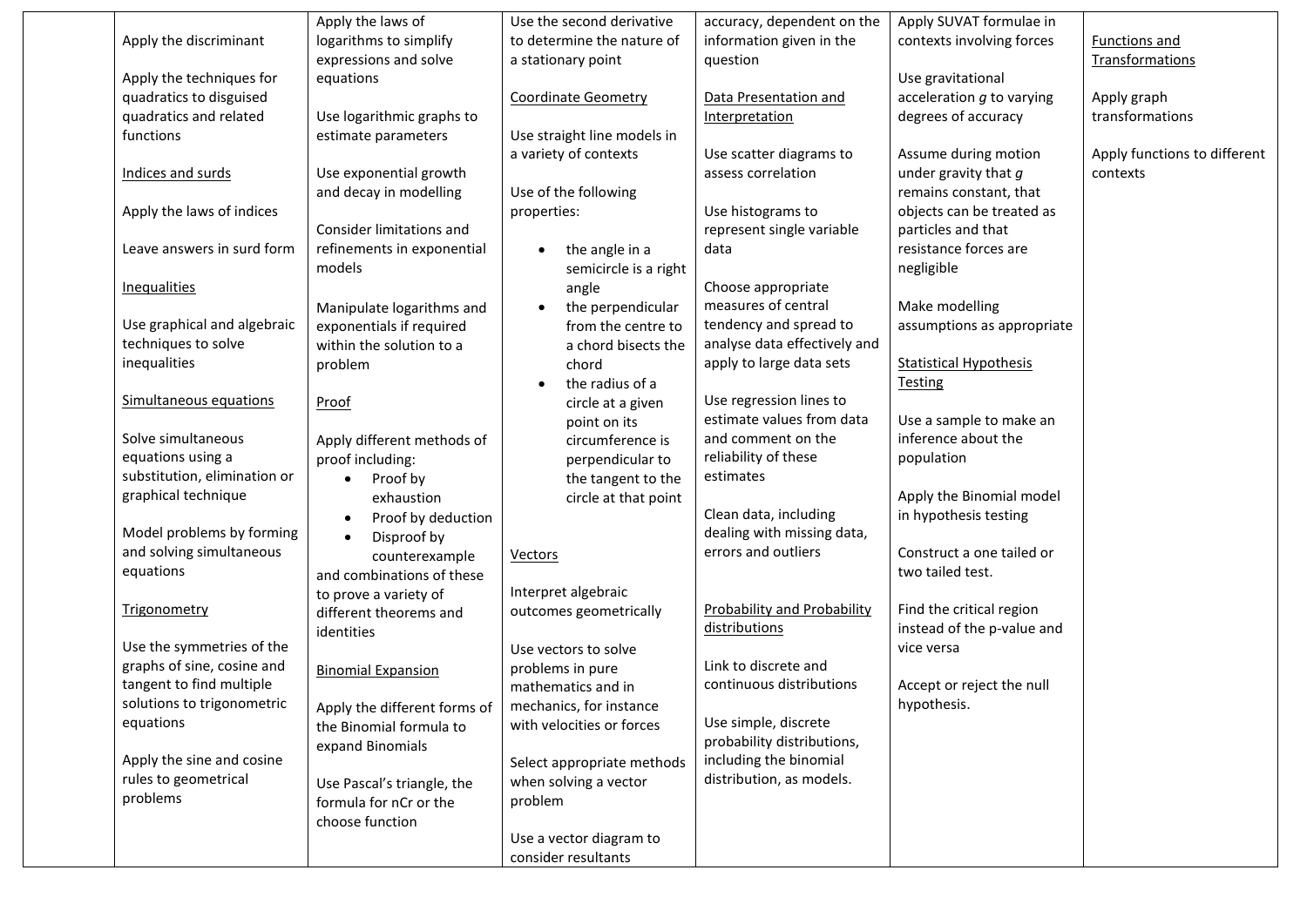|            | Use trigonometric identities            | Use Binomial expansions in              |                                         |                                         |                                         |                                  |
|------------|-----------------------------------------|-----------------------------------------|-----------------------------------------|-----------------------------------------|-----------------------------------------|----------------------------------|
|            | to solve equations and                  | approximations                          |                                         |                                         |                                         |                                  |
|            | prove other identities                  |                                         | <b>Statistical Sampling</b>             |                                         |                                         |                                  |
|            |                                         |                                         |                                         |                                         |                                         |                                  |
|            | Use the formula $\frac{1}{2}ab \sin c$  |                                         | Apply sampling techniques               |                                         |                                         |                                  |
|            | to find the area of a triangle          |                                         | in the context of solving a             |                                         |                                         |                                  |
|            |                                         |                                         | statistical problem                     |                                         |                                         |                                  |
|            | Polynomials and graphs                  |                                         |                                         |                                         |                                         |                                  |
|            | Apply the factor theorem to             |                                         | Use a sample to draw                    |                                         |                                         |                                  |
|            | a range of problems                     |                                         | conclusions about the                   |                                         |                                         |                                  |
|            |                                         |                                         | population                              |                                         |                                         |                                  |
|            | Apply graph                             |                                         |                                         |                                         |                                         |                                  |
|            | transformations                         |                                         |                                         |                                         |                                         |                                  |
|            |                                         |                                         |                                         |                                         |                                         |                                  |
|            | Use proportional                        |                                         |                                         |                                         |                                         |                                  |
|            | relationships and their                 |                                         |                                         |                                         |                                         |                                  |
|            | graphs                                  |                                         |                                         |                                         |                                         |                                  |
| Key        | Questions will use the                  | Questions will use the                  | Questions will use the                  | Questions will use the                  | Questions will use the                  | Questions will use the           |
| Questions  | following question stems to             | following question stems to             | following question stems to             | following question stems to             | following question stems to             | following question stems to      |
|            | assess the understanding of             | assess the understanding of             | assess the understanding of             | assess the understanding of             | assess the understanding of             | assess the understanding of      |
|            | the content above:                      | the content above:                      | the content above:                      | the content above:                      | the content above:                      | the content above:               |
|            |                                         |                                         |                                         |                                         |                                         |                                  |
|            | Evaluate                                | Evaluate                                | Evaluate                                | Evaluate                                | Evaluate                                | Evaluate                         |
|            | Find                                    | Find                                    | Find                                    | Find                                    | Find                                    | Find                             |
|            | Simplify                                | Simplify                                | Simplify                                | Simplify                                | Simplify                                | Simplify                         |
|            | Express in the form                     | Express in the form                     | Express in the form                     | Express in the form                     | Express in the form                     | Express in the form              |
|            | Solve                                   | Solve                                   | Solve                                   | Solve                                   | Solve                                   | Solve                            |
|            | Sketch                                  | Sketch                                  | Sketch                                  | Sketch                                  | Sketch                                  | Sketch                           |
|            | Justify                                 | Justify                                 | Justify                                 | Justify                                 | Justify                                 | Justify                          |
|            | Prove that                              | Prove that                              | Prove that                              | Prove that                              | Prove that                              | Prove that                       |
|            |                                         | State your modelling                    |                                         | Critique                                | Critique                                |                                  |
|            |                                         | assumptions.                            |                                         | State your modelling                    | State your modelling                    |                                  |
|            |                                         |                                         |                                         | assumptions.                            | assumptions.                            |                                  |
|            |                                         |                                         |                                         |                                         |                                         |                                  |
| Assessment | Baseline test (GCSE                     | Topic testing ('10 <sup>th</sup> lesson | Topic testing ('10 <sup>th</sup> lesson | Topic testing ('10 <sup>th</sup> lesson | Topic testing ('10 <sup>th</sup> lesson | June PPEs (at AS standard        |
| topics     | algebraic skills revisited              | testing') each fortnight                | testing') each fortnight                | testing') each fortnight                | testing') each fortnight                | in Pure Mathematics,             |
|            | through use of GCSE-AS                  |                                         |                                         |                                         |                                         | <b>Statistics and Mechanics)</b> |
|            | transition material)                    |                                         |                                         |                                         |                                         |                                  |
|            |                                         |                                         |                                         |                                         |                                         |                                  |
|            | Topic testing ('10 <sup>th</sup> lesson |                                         |                                         |                                         |                                         |                                  |
|            | testing') each fortnight                |                                         |                                         |                                         |                                         |                                  |
|            |                                         |                                         |                                         |                                         |                                         |                                  |